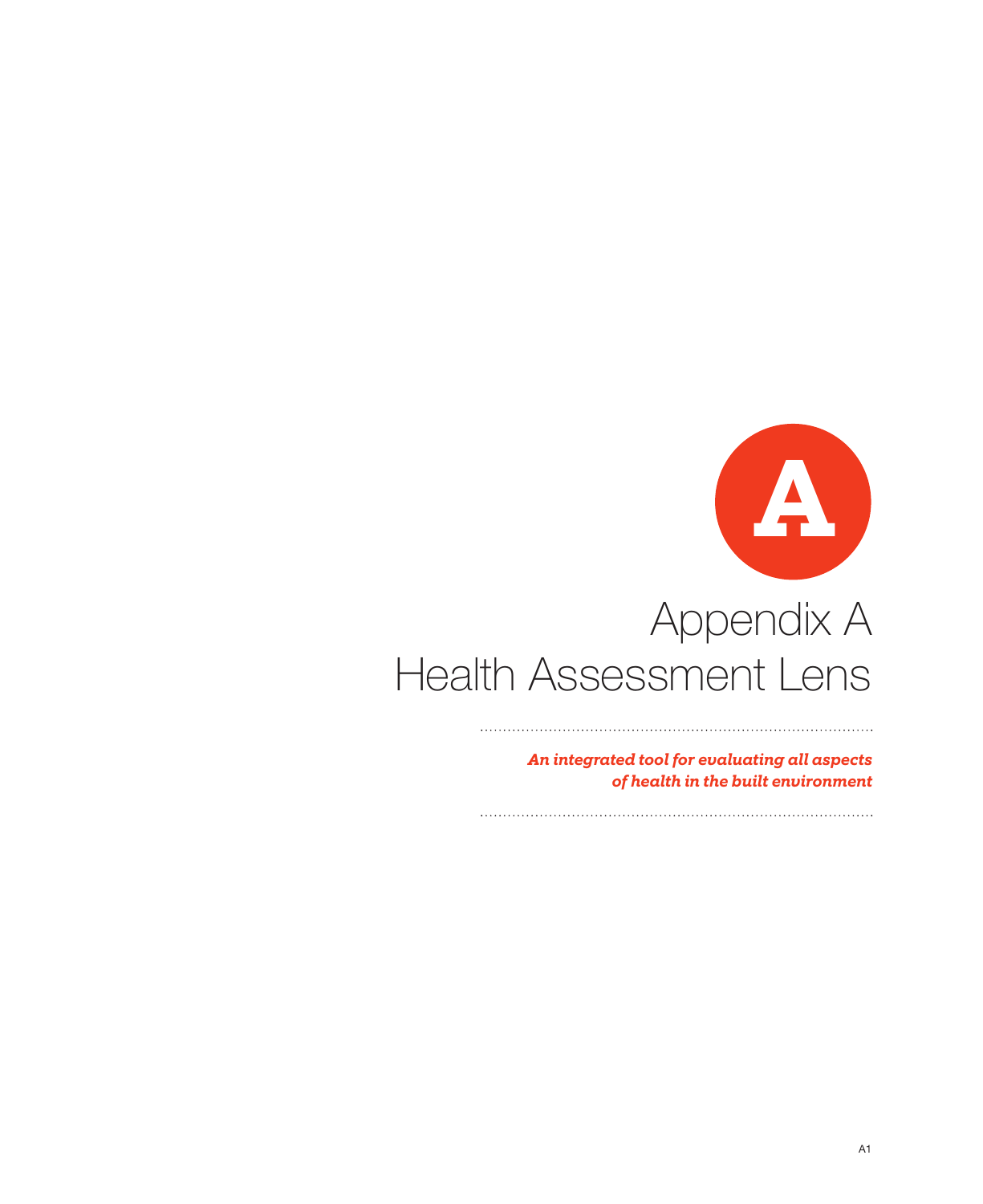#### **APPENDIX A**

## Health Assessment Lens

#### **Overview**

The *Health Assessment Lens* is designed to inform designers, planners, and decision-makers of health conditions prior to beginning a project, plan process, or program. The purpose is to identify issues related to health and the built environment in order to inform a health-based approach to design, planning, and decision-making. It continues to be a resource for comprehensive evaluation through the development of a plan or project, and into implementation. This tool is organized around eight health categories.



Each section begins with a brief introduction of the health conditions and then contains a series of more detailed questions. The *Lens* is designed to provide the user with a way to easily identify gaps and positive aspects of health. It has application for scoping out a plan, project, or program. It can also be used to assess existing plans or programs and inform work to better integrate health into decisions and actions.

The *Lens* is designed as a comprehensive checklist for addressing various health aspects within communities and their built environments. In addition, space is provided for users who may want to track and list their sources of information for each question. The simple design of the *Lens* enables it to be used by category or in its entirety. Also, the questions may be considered points-of-departure for addressing a health issue. It is appropriate to tailor the *Lens* to add more detail or specificity around particular topics or issues addressed.

*Optional scoring system:* For those who may want to use the *Lens* for communicating cumulative health implications, a simple scoring system can be applied. A space is provided for applying a score of "0" or "1" for each question. Each category area then includes a reference for total possible score for that section. There are 62 primary questions in the Tool.

*Weighting responses:* As designed, the *Lens* does not weigh the importance of one category or issue over another; however, users may want to adapt the scoring system to place emphasis on certain points or factors.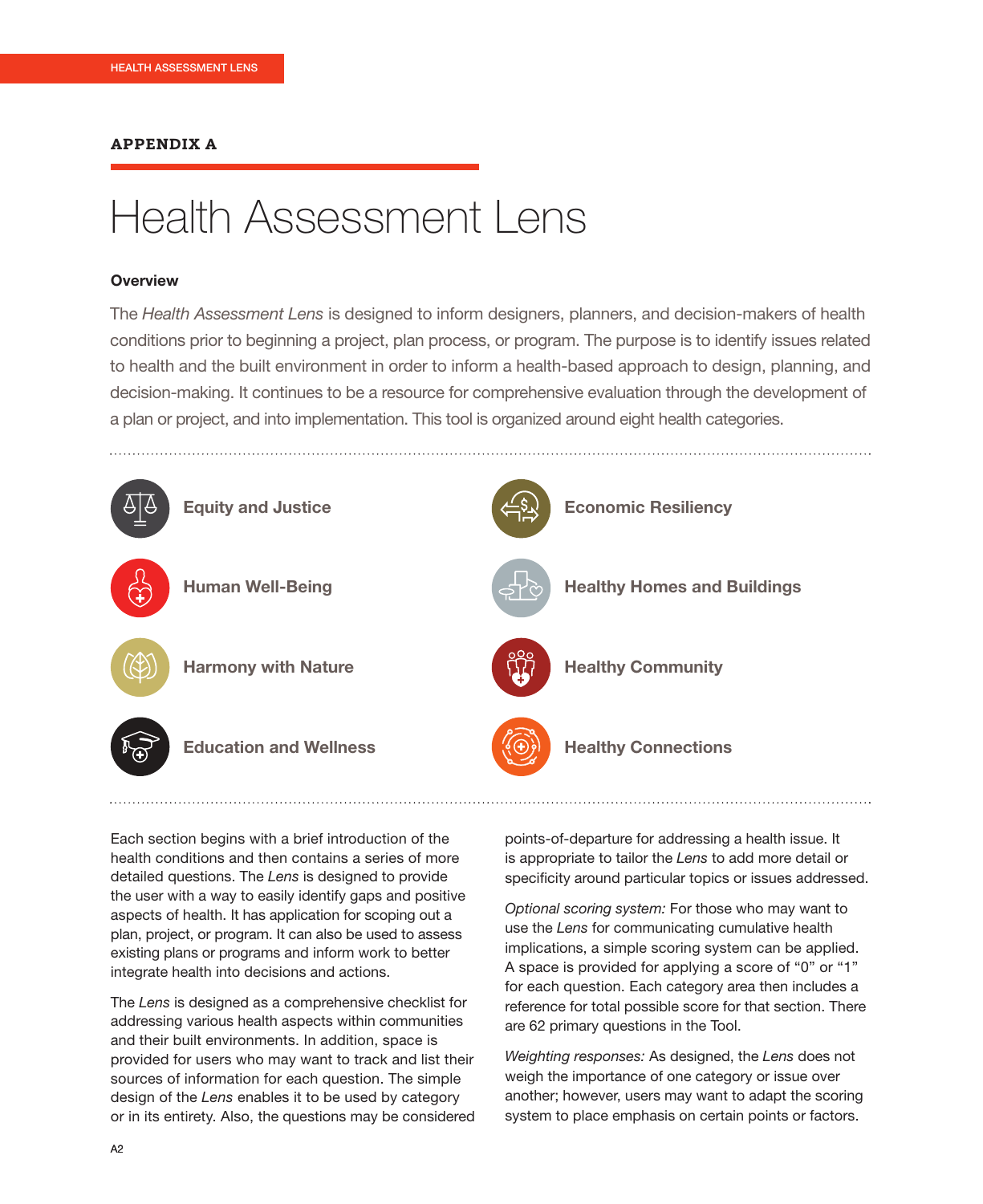

### **CATEGORY I. EQUITY AND JUSTICE (Total Possible Score: 6)**

Achieving social equity and environmental justice are critical to creating healthy places for all people. Social equity refers to fairness and justice for all people, including disadvantaged populations. It entails the assurance of a safe and healthy environment, along with access to goods and services. Environmental justice refers to responding to damage that has been done in disadvantaged communities, and ensuring that new developments result in tangible benefits for these communities.

It is important to understand an area's past and current conditions to accurately address equity and justice. Architects, designers, and planners should know about environmental, social, and economic damage in areas in which they are working. Any new project, plan, or program should provide opportunities to repair damage and introduce new benefits into these communities.

- a. Is there minimal or no damage (social, environmental, or other) in the area as a result of past activities or projects (such as nuisances, incompatible land uses, or sources of pollution)? \_\_\_\_\_\_
	- Source: \_\_\_\_\_\_\_\_\_\_\_\_\_\_\_\_\_\_\_\_\_\_\_\_\_\_\_\_\_\_\_\_\_\_\_\_\_\_\_\_\_\_\_\_\_\_\_\_\_\_\_\_\_\_\_\_\_\_\_\_\_\_\_\_\_\_\_\_\_\_\_\_\_\_\_\_\_\_\_\_\_\_\_\_\_\_\_\_\_\_\_\_\_\_\_\_\_\_\_\_\_\_\_\_\_\_\_\_\_\_\_\_\_\_\_\_\_\_\_\_\_\_\_\_\_\_
- b. Are members of the community who are most vulnerable to negative health impacts engaged in project planning and decision-making?

Source: \_\_\_\_\_\_\_\_\_\_\_\_\_\_\_\_\_\_\_\_\_\_\_\_\_\_\_\_\_\_\_\_\_\_\_\_\_\_\_\_\_\_\_\_\_\_\_\_\_\_\_\_\_\_\_\_\_\_\_\_\_\_\_\_\_\_\_\_\_\_\_\_\_\_\_\_\_\_\_\_\_\_\_\_\_\_\_\_\_\_\_\_\_\_\_\_\_\_\_\_\_\_\_\_\_\_\_\_\_\_\_\_\_\_\_\_\_\_\_\_\_\_\_\_\_\_

c. Are there opportunities to repair past damage?

Source: \_\_\_\_\_\_\_\_\_\_\_\_\_\_\_\_\_\_\_\_\_\_\_\_\_\_\_\_\_\_\_\_\_\_\_\_\_\_\_\_\_\_\_\_\_\_\_\_\_\_\_\_\_\_\_\_\_\_\_\_\_\_\_\_\_\_\_\_\_\_\_\_\_\_\_\_\_\_\_\_\_\_\_\_\_\_\_\_\_\_\_\_\_\_\_\_\_\_\_\_\_\_\_\_\_\_\_\_\_\_\_\_\_\_\_\_\_\_\_\_\_\_\_\_\_\_

d. Are there opportunities to introduce new benefits to the area?

Source:

e. Are there initiatives that aim to mitigate any negative impacts of past and future decisions?

Source: \_\_\_\_\_\_\_\_\_\_\_\_\_\_\_\_\_\_\_\_\_\_\_\_\_\_\_\_\_\_\_\_\_\_\_\_\_\_\_\_\_\_\_\_\_\_\_\_\_\_\_\_\_\_\_\_\_\_\_\_\_\_\_\_\_\_\_\_\_\_\_\_\_\_\_\_\_\_\_\_\_\_\_\_\_\_\_\_\_\_\_\_\_\_\_\_\_\_\_\_\_\_\_\_\_\_\_\_\_\_\_\_\_\_\_\_\_\_\_\_\_\_\_\_\_\_

f. Are there local social justice advocate groups in the area? \_\_\_\_\_\_

Source: \_\_\_\_\_\_\_\_\_\_\_\_\_\_\_\_\_\_\_\_\_\_\_\_\_\_\_\_\_\_\_\_\_\_\_\_\_\_\_\_\_\_\_\_\_\_\_\_\_\_\_\_\_\_\_\_\_\_\_\_\_\_\_\_\_\_\_\_\_\_\_\_\_\_\_\_\_\_\_\_\_\_\_\_\_\_\_\_\_\_\_\_\_\_\_\_\_\_\_\_\_\_\_\_\_\_\_\_\_\_\_\_\_\_\_\_\_\_\_\_\_\_\_\_\_\_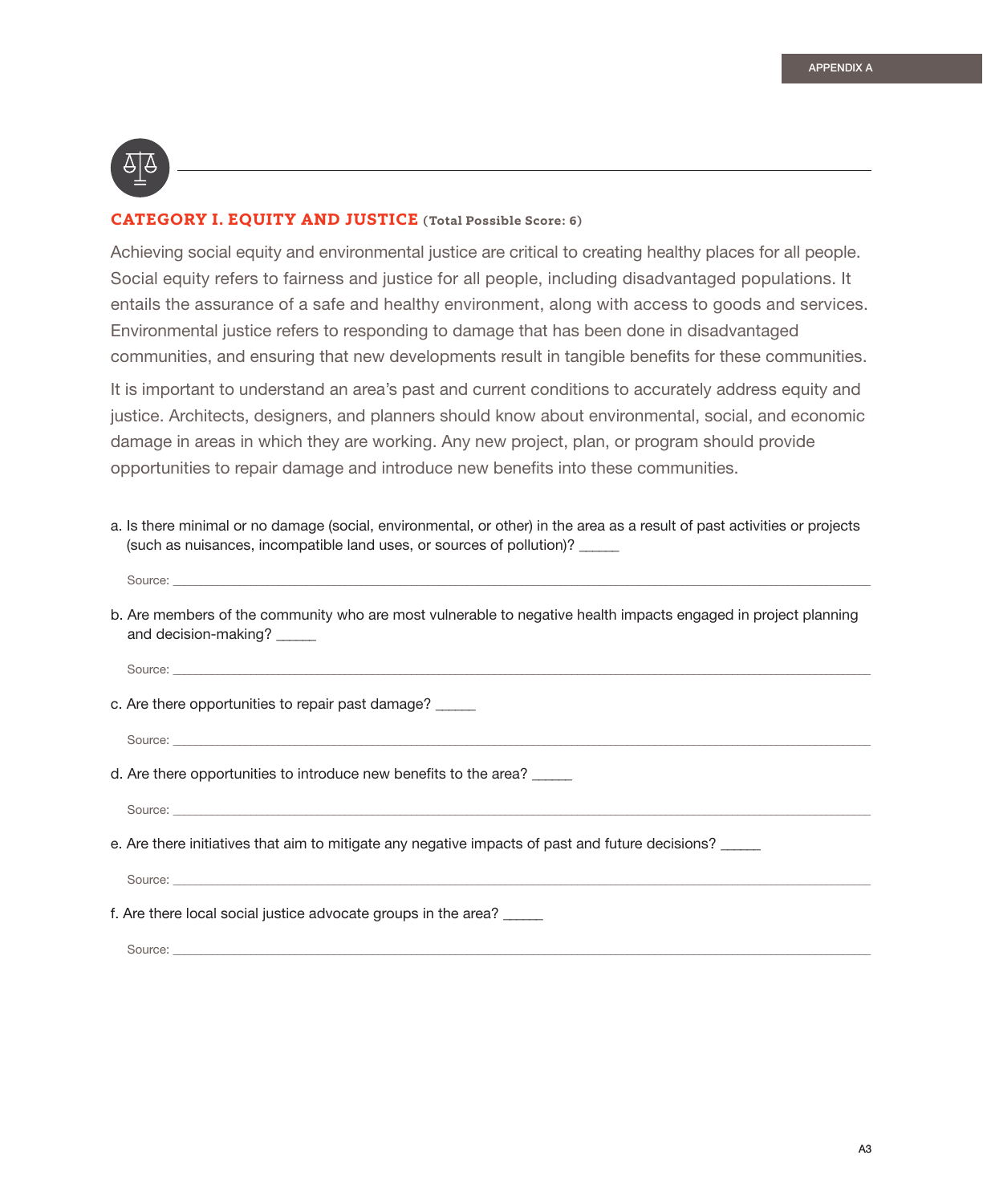

### **CATEGORY II. HUMAN WELL-BEING (Total Possible Score: 6)**

Environmental psychology tells us that healthy living is not simply a result of the presence of resources and absence of threats. Human well-being must be approached holistically.

Architects, designers, and planners should be informed about existing health conditions in the area in which they are working, as well as existing health policies or provisions that could be applied to their work. Physical, mental, and social wellness should be factored into any project from the outset.

a. Is there a health policy framework in place to guide design, planning, and decision-making? \_\_\_\_\_

| If yes, is it comprehensive in addressing all topic and issue areas related to health and built environment?                               |
|--------------------------------------------------------------------------------------------------------------------------------------------|
|                                                                                                                                            |
| b. Is there information on the existing health conditions of populations in the area, both physical and mental,<br>including stress? _____ |
|                                                                                                                                            |
| c. Is there access to services for the community, including facilities and programs for health and wellness? _____                         |
|                                                                                                                                            |
| d. Is there consistent access to local healthy and affordable food?                                                                        |
|                                                                                                                                            |
| e. Are there opportunities, or are they missing, for physical activity, such as walking and biking, or access to<br>recreation?            |
|                                                                                                                                            |
| Are these opportunities being utilized by residents?                                                                                       |
|                                                                                                                                            |
| f. Is there information on safety, crime, and/or violence in the area (including injuries and accidents? _____                             |
|                                                                                                                                            |
|                                                                                                                                            |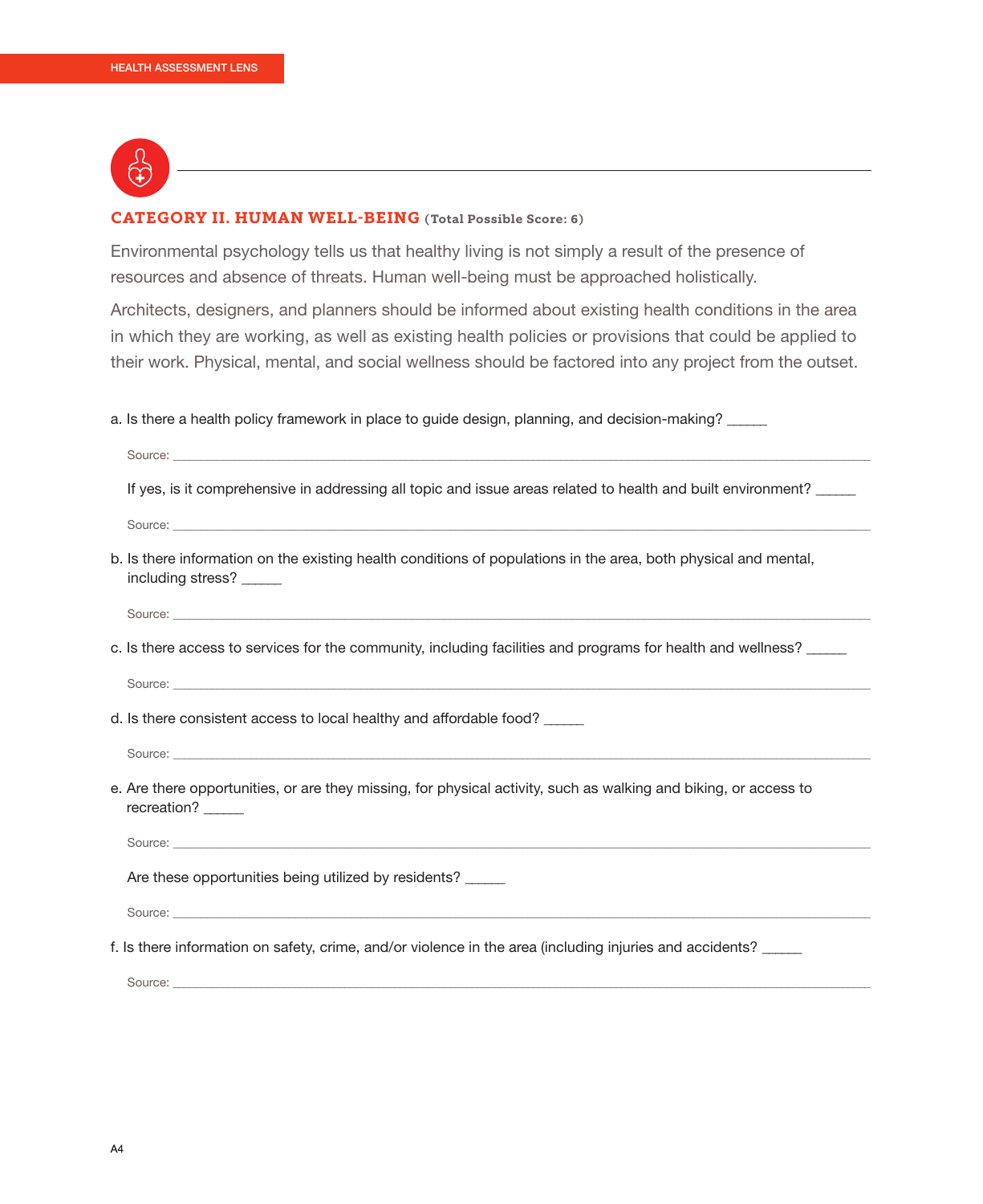$\mathbb{C}\rightarrow$ 

#### **CATEGORY III. HARMONY WITH NATURE (Total Possible Score: 16)**

Architects, designers, and planners should know about the condition of the natural environment in which they are working, including contaminated soils, water pollution, and air toxins. Projects, plans, and programs should contribute to restoring damaged ecosystems to a more functional state.

a. Is there information on the existing environmental conditions of the overall ecosystem of the area, including land, water, air, climate, flora, and fauna? \_\_\_\_\_

| b. Is an ecosystem approach in place for designing, planning, and decision-making?                                                                                                                                             |
|--------------------------------------------------------------------------------------------------------------------------------------------------------------------------------------------------------------------------------|
|                                                                                                                                                                                                                                |
| c. Is there, or has there been, an effort to connect the built environment with the surrounding natural environment,<br>including addressing vulnerable ecosystems? _____                                                      |
|                                                                                                                                                                                                                                |
| d. Is there information on soil quality and the conditions of land in the area? _____                                                                                                                                          |
|                                                                                                                                                                                                                                |
| e. Are superfund sites absent from the area?                                                                                                                                                                                   |
| Source: experience and the second contract of the second contract of the second contract of the second contract of the second contract of the second contract of the second contract of the second contract of the second cont |
| If no, are there plans to remediate sites and/or mitigate soil toxins?                                                                                                                                                         |
|                                                                                                                                                                                                                                |
| f. Are there resource lands or critical areas, including environmentally sensitive zones, in the area?                                                                                                                         |
|                                                                                                                                                                                                                                |
| If yes, are there existing standards or regulations in place for resource lands or critical areas?                                                                                                                             |
| Source: the contract of the contract of the contract of the contract of the contract of the contract of the contract of the contract of the contract of the contract of the contract of the contract of the contract of the co |
| g. Are there unique landscapes in the area?                                                                                                                                                                                    |
|                                                                                                                                                                                                                                |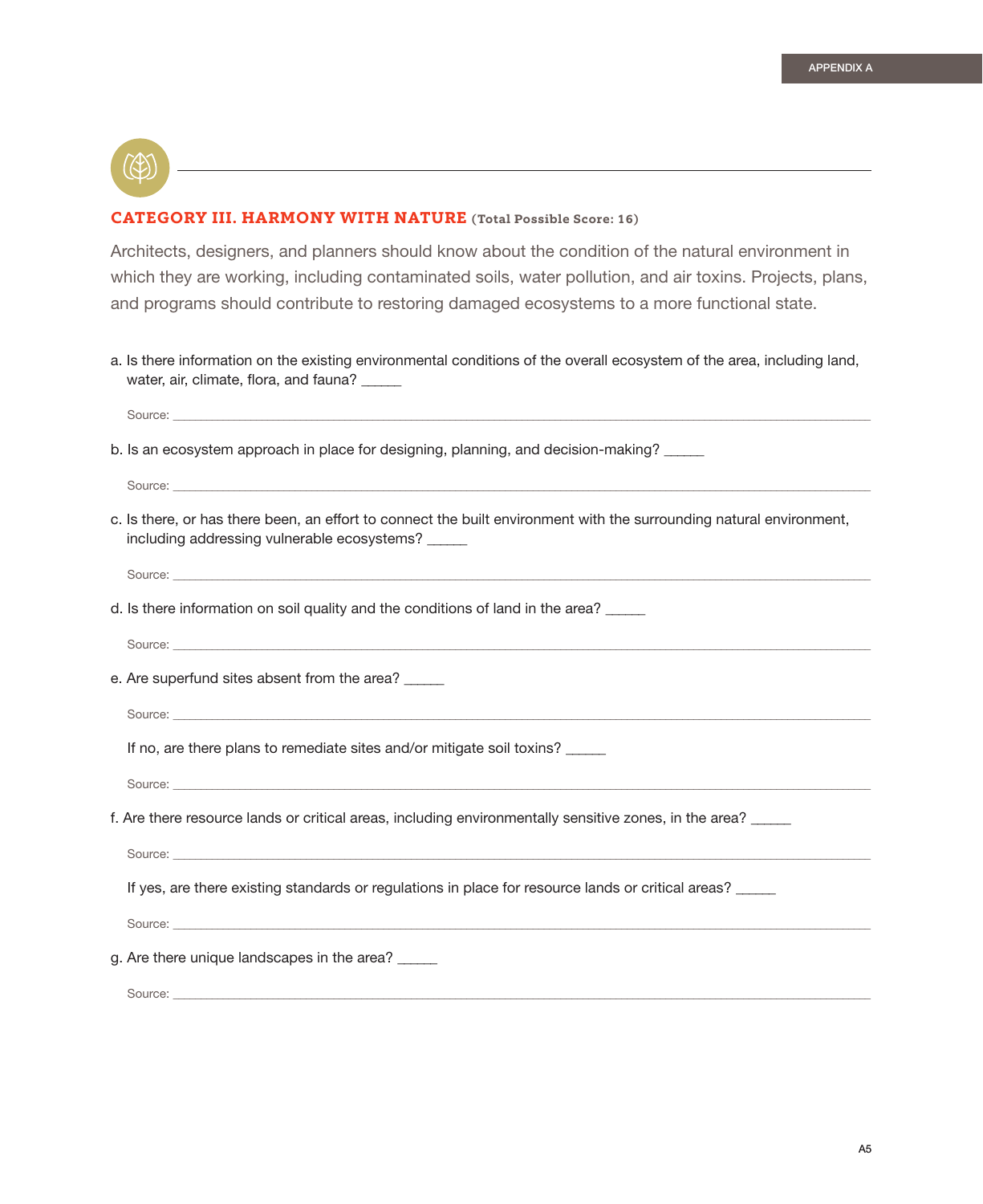| h. Are watersheds in a healthy, functional state for aquatic life and human health? _____                                                                                                                                      |
|--------------------------------------------------------------------------------------------------------------------------------------------------------------------------------------------------------------------------------|
|                                                                                                                                                                                                                                |
| i. Are there adequate facilities for clean water delivery?                                                                                                                                                                     |
|                                                                                                                                                                                                                                |
| j. Are there adequate facilities for water treatment and discharge?                                                                                                                                                            |
| Source: New York Source: New York Source: New York Source: New York Source: New York Source: New York Source: New York Source: New York Source: New York Source: New York Source: New York Source: New York Source: New York S |
| k. Is there information on air quality in the area?                                                                                                                                                                            |
|                                                                                                                                                                                                                                |
| If substandard, are there efforts in place to bring air quality to levels that meet or are better than local, state,<br>and federal standards? _____                                                                           |
|                                                                                                                                                                                                                                |
| I. Is there information on climate conditions in the area, including heat island conditions, tree canopy, and more?                                                                                                            |
|                                                                                                                                                                                                                                |
| m. Are there efforts in place to mitigate and reduce human impacts on the climate?                                                                                                                                             |
|                                                                                                                                                                                                                                |
| n. Are there efforts in place to adapt to changing climate conditions?                                                                                                                                                         |
|                                                                                                                                                                                                                                |
| o. Is noise at or better than standards for human health?                                                                                                                                                                      |
| Source: the contract of the contract of the contract of the contract of the contract of the contract of the contract of the contract of the contract of the contract of the contract of the contract of the contract of the co |
| p. Are invasive species absent from the area?                                                                                                                                                                                  |
| Source: Note: Note: Note: Note: Note: Note: Note: Note: Note: Note: Note: Note: Note: Note: Note: No                                                                                                                           |
| If no, are there efforts to protect and restore vegetation and habitat areas for native species? _____                                                                                                                         |
|                                                                                                                                                                                                                                |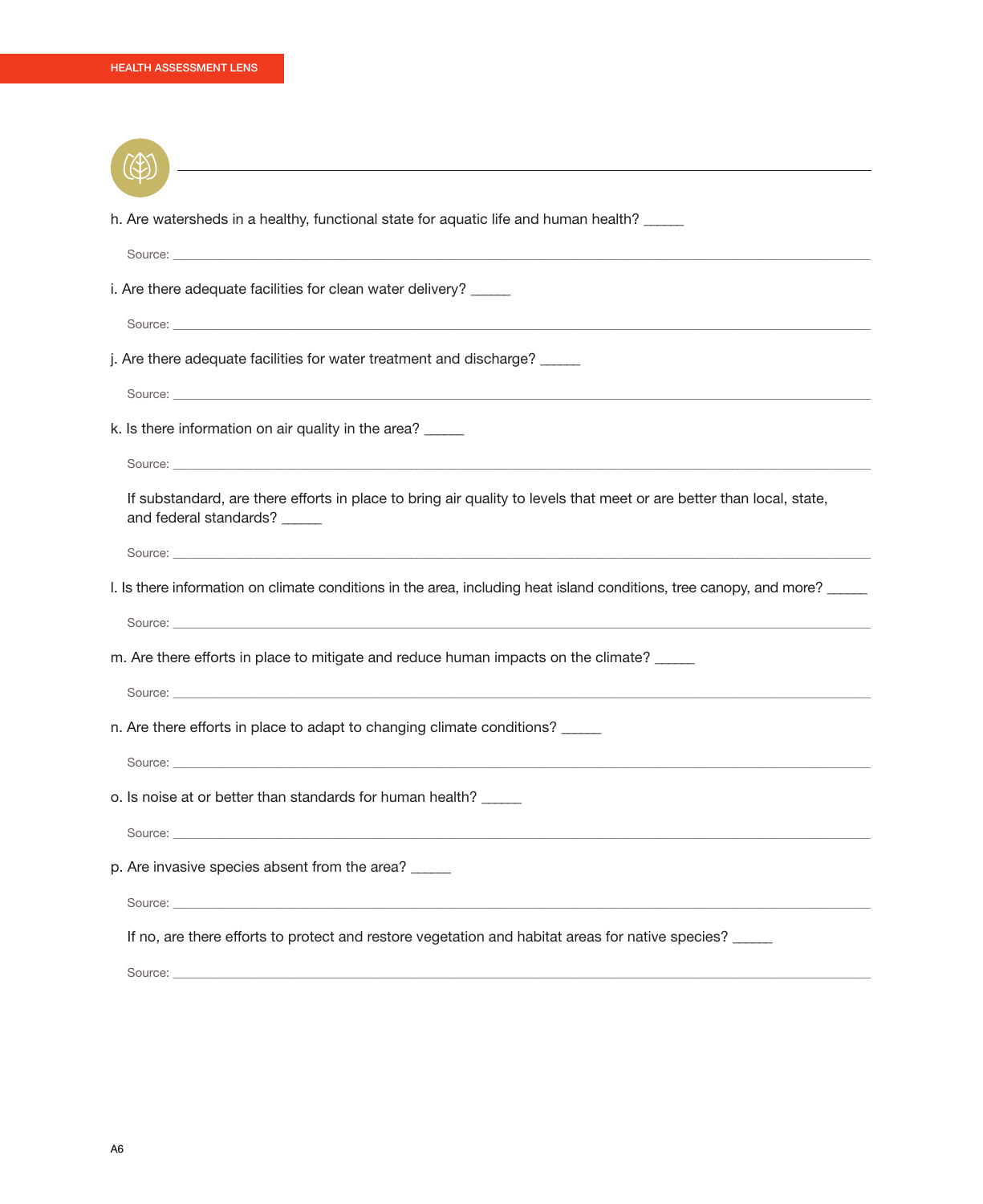

### **CATEGORY IV. EDUCATION AND WELLNESS (Total Possible Score: 4)**

Education impacts the health and wellness of all people. This includes physical accessibility to educational facilities, as well as opportunities for residents to have the means and opportunities for education.

Architects, designers, and planners should be familiar with schooling and education opportunities in the area in which they are working. They should be mindful of cultural conditions, as cultural knowledge can trump formal education in certain places and situations.

a. Is there information on the educational conditions and accessibility in the area? \_\_

| b. Are there a variety of educational opportunities available, including K-12 schools, higher education, and<br>training programs?                                                                                                                                                                                                                                                                                                                                   |
|----------------------------------------------------------------------------------------------------------------------------------------------------------------------------------------------------------------------------------------------------------------------------------------------------------------------------------------------------------------------------------------------------------------------------------------------------------------------|
| $\text{Source:}\underbrace{\hspace{0.5cm}}_{\text{1}}\hspace{0.5cm}\underbrace{\hspace{0.5cm}}_{\text{2}}\hspace{0.5cm}\underbrace{\hspace{0.5cm}}_{\text{3}}\hspace{0.5cm}\underbrace{\hspace{0.5cm}}_{\text{4}}\hspace{0.5cm}\underbrace{\hspace{0.5cm}}_{\text{5}}\hspace{0.5cm}\underbrace{\hspace{0.5cm}}_{\text{6}}\hspace{0.5cm}\underbrace{\hspace{0.5cm}}_{\text{7}}\hspace{0.5cm}\underbrace{\hspace{0.5cm}}_{\text{8}}\hspace{0.5cm}\underbrace{\hspace{$ |
| c. Are there educational opportunities to learn about health?                                                                                                                                                                                                                                                                                                                                                                                                        |
|                                                                                                                                                                                                                                                                                                                                                                                                                                                                      |
| d. Are there mechanisms for news and information-sharing in the area? _____                                                                                                                                                                                                                                                                                                                                                                                          |
|                                                                                                                                                                                                                                                                                                                                                                                                                                                                      |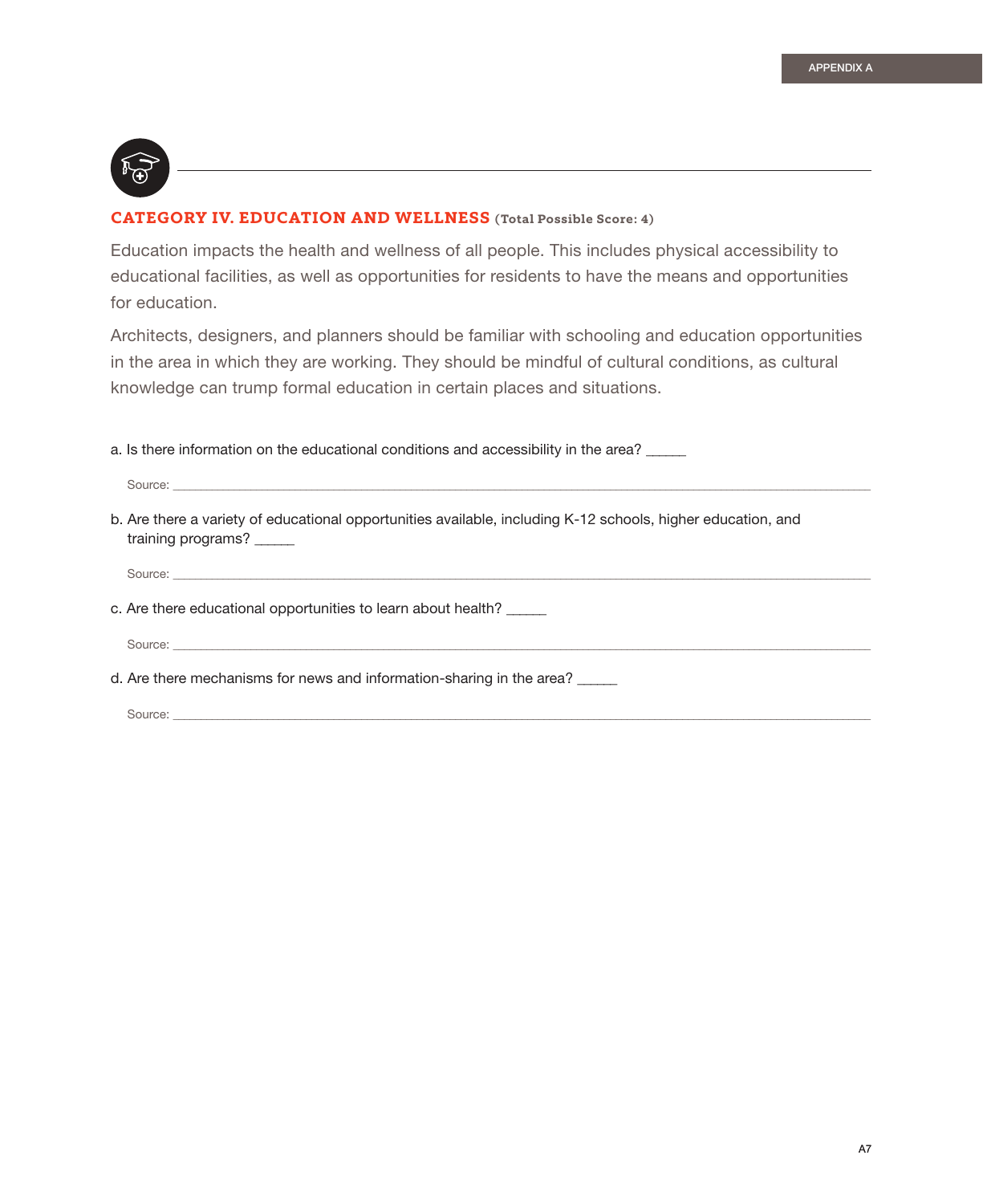

#### **CATEGORY V. ECONOMIC RESILIENCY (Total Possible Score: 5)**

Economics play a role in human health. The built environment can support the creation of businesses and encourage economic opportunities, which can provide health benefits.

Architects, designers, and planners should know the economic and employment conditions in the area in which they are working. Projects, plans, and programs can bridge economic disparities and enhance opportunities for residents.

a. Is there information on the economic and employment conditions in the area, including information on existing businesses and job opportunities? \_\_\_\_\_\_

| b. Is there a full range of businesses and job opportunities in the area?                                    |
|--------------------------------------------------------------------------------------------------------------|
|                                                                                                              |
| c. Are there locally owned businesses in the area?                                                           |
|                                                                                                              |
| d. Is there an absence of vacant or underutilized lots?                                                      |
| Source: Latin and Contract and Contract and Contract and Contract and Contract and Contract and Contract and |
| e. Is there information on current property values and home values in the area? _____                        |
|                                                                                                              |
|                                                                                                              |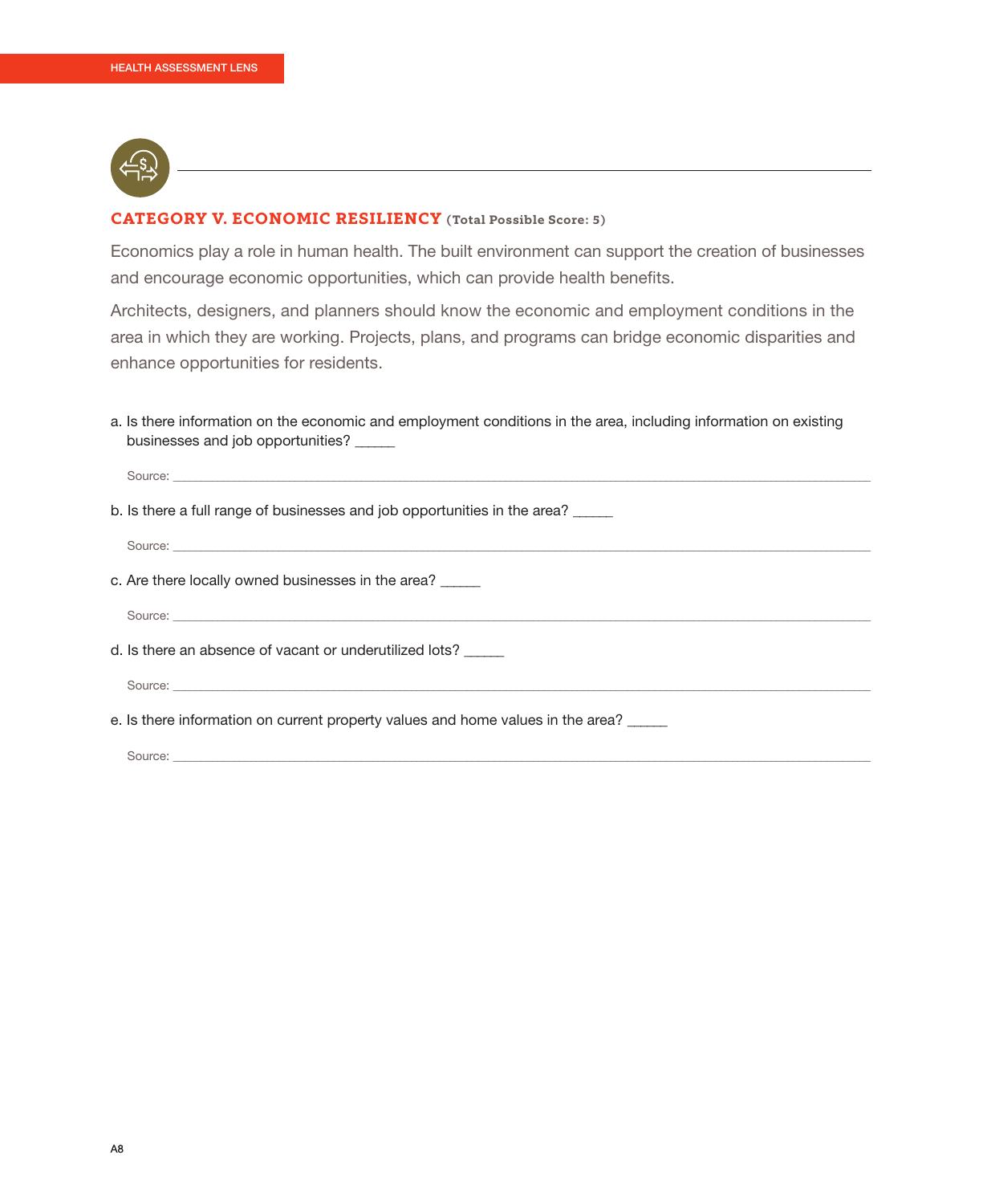

#### **CATEGORY VI. HEALTHY HOMES AND BUILDINGS (Total Possible Score: 7)**

Sound housing is essential to a person's ability to deal with every aspect of his or her life. Architects, designers and planners should assess existing conditions for siting and orienting structures to maximize health benefits. Building materials should be appropriate for the climate and context and meet health standards to prevent exposure to toxins. Home design should factor in universal design principles to ensure maximum accessibility and freedom from hazards.

a. Is there information on the current condition of the housing stock in the area, including information on whether homes are in a state of good repair?

Source: \_\_\_\_\_\_\_\_\_\_\_\_\_\_\_\_\_\_\_\_\_\_\_\_\_\_\_\_\_\_\_\_\_\_\_\_\_\_\_\_\_\_\_\_\_\_\_\_\_\_\_\_\_\_\_\_\_\_\_\_\_\_\_\_\_\_\_\_\_\_\_\_\_\_\_\_\_\_\_\_\_\_\_\_\_\_\_\_\_\_\_\_\_\_\_\_\_\_\_\_\_\_\_\_\_\_\_\_\_\_\_\_\_\_\_\_\_\_\_\_\_\_\_\_\_\_

b. Are individuals and families able to retain their existing homes and not experience displacement?

```
Source: ______________________________________________________________________________________________________________________________
```
If no, are there programs and opportunities to help keep residents in place?

c. Is housing available for all sectors of the population (i.e., people of all ages, income levels, mobility levels, etc.)? \_\_\_\_\_\_

```
Source: ______________________________________________________________________________________________________________________________
```
- d. Are there mechanisms in place for affordable housing?
	- Source: \_\_\_\_\_\_\_\_\_\_\_\_\_\_\_\_\_\_\_\_\_\_\_\_\_\_\_\_\_\_\_\_\_\_\_\_\_\_\_\_\_\_\_\_\_\_\_\_\_\_\_\_\_\_\_\_\_\_\_\_\_\_\_\_\_\_\_\_\_\_\_\_\_\_\_\_\_\_\_\_\_\_\_\_\_\_\_\_\_\_\_\_\_\_\_\_\_\_\_\_\_\_\_\_\_\_\_\_\_\_\_\_\_\_\_\_\_\_\_\_\_\_\_\_\_\_
- e. Do building materials address and promote health and sustainability? \_\_\_\_\_

Source: \_\_\_\_\_\_\_\_\_\_\_\_\_\_\_\_\_\_\_\_\_\_\_\_\_\_\_\_\_\_\_\_\_\_\_\_\_\_\_\_\_\_\_\_\_\_\_\_\_\_\_\_\_\_\_\_\_\_\_\_\_\_\_\_\_\_\_\_\_\_\_\_\_\_\_\_\_\_\_\_\_\_\_\_\_\_\_\_\_\_\_\_\_\_\_\_\_\_\_\_\_\_\_\_\_\_\_\_\_\_\_\_\_\_\_\_\_\_\_\_\_\_\_\_\_\_

f. Are there efforts for siting and orienting buildings to benefit the health of occupants? (For example: maximum access to light and fresh air, minimum exposure to noise and pollution, safe from health hazards such as highintensity power lines) \_\_\_\_\_\_

Source: \_\_\_\_\_\_\_\_\_\_\_\_\_\_\_\_\_\_\_\_\_\_\_\_\_\_\_\_\_\_\_\_\_\_\_\_\_\_\_\_\_\_\_\_\_\_\_\_\_\_\_\_\_\_\_\_\_\_\_\_\_\_\_\_\_\_\_\_\_\_\_\_\_\_\_\_\_\_\_\_\_\_\_\_\_\_\_\_\_\_\_\_\_\_\_\_\_\_\_\_\_\_\_\_\_\_\_\_\_\_\_\_\_\_\_\_\_\_\_\_\_\_\_\_\_\_

g. Are health and safety addressed in the design and planning of housing? \_\_\_\_\_\_

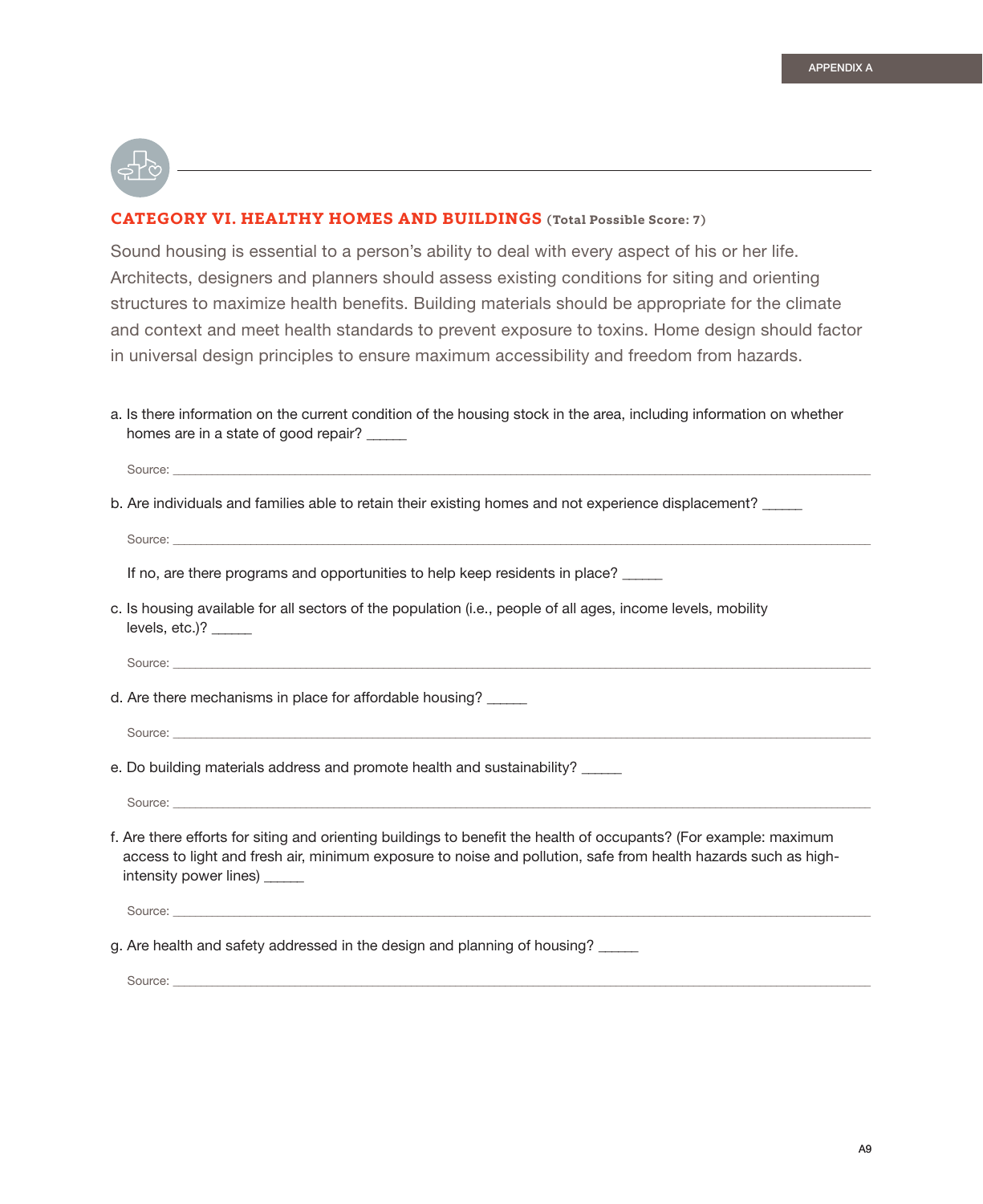

### **CATEGORY VII. HEALTHY COMMUNITY (Total Possible Score: 8)**

A person's health can be influenced by the community in which he or she lives. Complete communities are those that meet the needs of all types of residents, regardless of factors such as age, income level, and cultural beliefs. A health community also offers protection from environmental hazards.

Architects, designers, and planners should develop projects, plans, and programs that contribute to the creation of complete communities. In addition, projects, plans, and programs should intentionally minimize exposure to hazards and potential disasters, such as steep slopes, flooding, and more.

| a. Is there information on the existing community character of the area?                                                                                                                                                       |
|--------------------------------------------------------------------------------------------------------------------------------------------------------------------------------------------------------------------------------|
|                                                                                                                                                                                                                                |
| b. Is there information on cultural aspects and conditions in the area?                                                                                                                                                        |
|                                                                                                                                                                                                                                |
| c. Is there a mix of uses in the area?                                                                                                                                                                                         |
|                                                                                                                                                                                                                                |
| d. Are there civic spaces and public places in the area?                                                                                                                                                                       |
|                                                                                                                                                                                                                                |
| e. Are there "champions for health" in the area?                                                                                                                                                                               |
|                                                                                                                                                                                                                                |
| f. Is the area free from exposure to natural or environmental hazards, such as flooding, unstable soils,<br>or landslides?                                                                                                     |
|                                                                                                                                                                                                                                |
| If no, is there a resiliency and mitigation plan?                                                                                                                                                                              |
|                                                                                                                                                                                                                                |
| g. Are there strategies in place for natural or human-caused disasters? ______                                                                                                                                                 |
|                                                                                                                                                                                                                                |
| h. Are there adequate resources to respond to disasters?                                                                                                                                                                       |
| Source: Lawrence and the contract of the contract of the contract of the contract of the contract of the contract of the contract of the contract of the contract of the contract of the contract of the contract of the contr |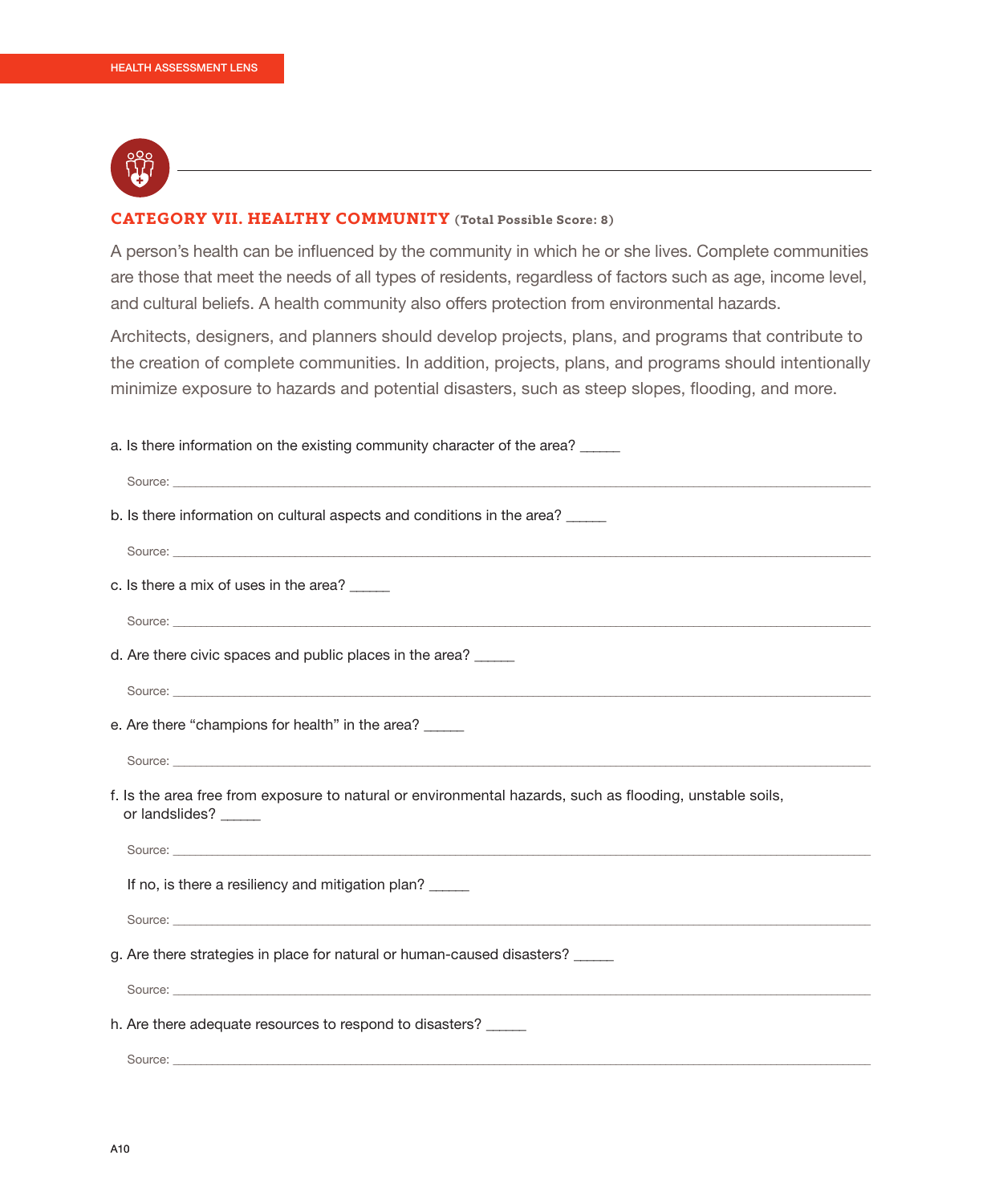

## **CATEGORY VIII. HEALTHY CONNECTIONS (Total Possible Score: 10)**

Mobility and accessibility can impact the physical and mental well-being of people in the area. Architects, designers, and planners should advance state-of-the-art solutions for healthy infrastructure and services. Attention should be given to maximize easy connections to sidewalks and bicycling facilities, as well as to transit stops and stations.

|  | a. Is there information on the existing conditions of infrastructure in the area (i.e., utilities, stormwater systems, |  |  |  |
|--|------------------------------------------------------------------------------------------------------------------------|--|--|--|
|  | streets, alleys, sidewalks, and bikeways)?                                                                             |  |  |  |

| Source: the contract of the contract of the contract of the contract of the contract of the contract of the contract of the contract of the contract of the contract of the contract of the contract of the contract of the co |
|--------------------------------------------------------------------------------------------------------------------------------------------------------------------------------------------------------------------------------|
| b. Do utilities and infrastructure follow green principles?                                                                                                                                                                    |
|                                                                                                                                                                                                                                |
| c. Are low-impact development practices employed?                                                                                                                                                                              |
| Source: New York Source: New York Source: New York Source: New York Source: New York Source: New York Source: New York Source: New York Source: New York Source: New York Source: New York Source: New York Source: New York S |
| d. Is there information on the transportation use patterns of populations in the area?                                                                                                                                         |
|                                                                                                                                                                                                                                |
| e. Is the mobility and accessibility system complete? (For instance, there are no "incomplete streets," transit service<br>deficiencies, or gaps in "first and last mile" connections to transit) _____                        |
| Source: experience and the state of the state of the state of the state of the state of the state of the state of the state of the state of the state of the state of the state of the state of the state of the state of the  |
| f. Are there opportunities to complete sidewalk and bikeway connections?                                                                                                                                                       |
|                                                                                                                                                                                                                                |
| g. Are there opportunities to introduce complete streets and living streets?                                                                                                                                                   |
|                                                                                                                                                                                                                                |
| h. Is there a parking management plan in the area?                                                                                                                                                                             |
|                                                                                                                                                                                                                                |
| i. Are there adequate connections to adjacent communities? _____                                                                                                                                                               |
|                                                                                                                                                                                                                                |
| j. Is there information on the current conditions of social networks (e.g., family networks) for the populations in<br>the area? $\frac{1}{\sqrt{1-\frac{1}{2}}}\$                                                             |

Source: \_\_\_\_\_\_\_\_\_\_\_\_\_\_\_\_\_\_\_\_\_\_\_\_\_\_\_\_\_\_\_\_\_\_\_\_\_\_\_\_\_\_\_\_\_\_\_\_\_\_\_\_\_\_\_\_\_\_\_\_\_\_\_\_\_\_\_\_\_\_\_\_\_\_\_\_\_\_\_\_\_\_\_\_\_\_\_\_\_\_\_\_\_\_\_\_\_\_\_\_\_\_\_\_\_\_\_\_\_\_\_\_\_\_\_\_\_\_\_\_\_\_\_\_\_\_